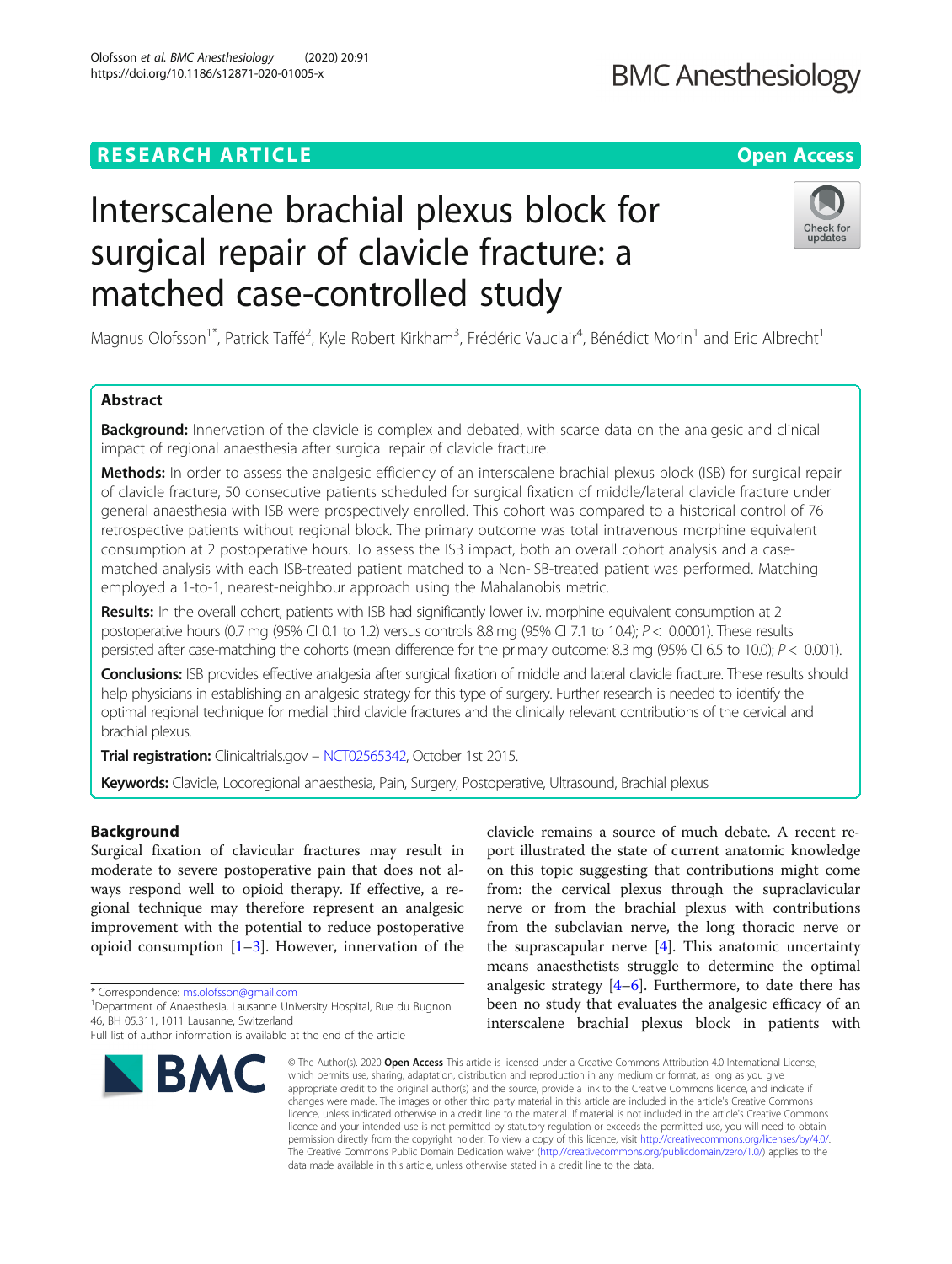patients scheduled for open reduction and internal fixation (ORIF) of middle or lateral clavicle fracture.

Methods

We followed the recommended process described in the Strengthening the Reporting of Observational Studies in Epidemiology (STROBE) statement [\[7](#page-5-0)].

#### Recruitment

After approval by the Lausanne University Hospital Ethics Committee (Commission d'Ethique Romande, protocol number CHUV 317/15, Chairperson Prof. André Pannatier) on 26th October 2015, this study was prospectively registered on [clinicaltrials.gov](http://clinicaltrials.gov) [\(NCT02565342](https://clinicaltrials.gov/ct2/show/study/NCT02565342)). All patients aged 18 to 70 years, American Society of Anesthesiologists score (ASA) I-II, scheduled for middle or lateral clavicle fracture ORIF at the Lausanne University Hospital were eligible to participate in this study. Exclusion criteria included existing neurological deficit in the upper limb, history of neck surgery or radiotherapy, moderate to severe pulmonary disease, contraindications to peripheral nerve block (e.g., allergy to local anaesthetics, coagulopathy, infection in the area), pre-existing opioid treatment, any distracting pain (i.e. polytraumatized patients), pregnancy and cognitive or psychiatric condition that might affect patient assessment. All surgeries were performed electively. Written informed consent was obtained prior to the day of surgery.

#### Ultrasound-guided interscalene brachial plexus block

All US-ISB were performed prior to surgery in a dedicated block procedure room, following an extrafascial approach without nerve stimulation  $[8-10]$  $[8-10]$  $[8-10]$  $[8-10]$  $[8-10]$ . These blocks were administered or directly supervised by one of the authors (EA) who had no further involvement in the study protocol. Patients were positioned supine with the head turned 45 degrees to the non-operative side. Electrocardiogram, pulse oximetry, and blood pressure monitors were routinely applied, and supplemental oxygen was provided. Peripheral intravenous (i.v.) access was established and midazolam 1 to 4 mg i.v. was administered for anxiolysis and sedation as needed. The needle insertion site was sterilized with a solution of chlorhexidine 2% in isopropyl alcohol 70%. Under sterile conditions, a high-frequency linear array transducer (18–6 MHz, HF Linear Array 8870, BK Ultrasound, Peabody, Massachusetts) was placed over the interscalene region to visualize the carotid artery and brachial plexus in the short axis view. The C5, C6, and C7 roots were identified as described by Martinoli and colleagues [\[11](#page-5-0)]. After skin infiltration with 1 to 3 mL of lidocaine 1%, a 22-gauge 50-mm insulated block needle (SonoPlex Stim cannula, Pajunk®, Geisingen, Germany) was inserted inplane with the US beam on the lateral side of the transducer. The needle was then advanced under direct US guidance through the middle scalene muscle and toward the lateral border of the brachial plexus sheath. The brachial plexus sheath was identified as the linear hyperechoic layer surrounding the roots of the brachial plexus. The final needle tip was positioned extrafascially, about 3 to 5 mm laterally to the brachial plexus sheath, at a depth equidistant between C5 and C6 roots. All patients received 20 mL of bupivacaine 0.5% with epinephrine 1: 200,000 through the block needle without repositioning, except in cases of reported paraesthesia.

#### Intraoperative and postoperative procedure

After application of routine monitors in the operating theatre, patients received a standard general anaesthetic. Anaesthesia was induced using Sufentanil 0.1 to  $0.2 \mu$ g kg<sup>-1</sup> i.v. and Propofol 2 to  $4 \text{ mg kg}^{-1}$  i.v. with endotracheal intubation facilitated by rocuronium 0.6 mg kg<sup>-1</sup> i.v. Maintenance of anaesthesia was via inhaled sevoflurane 1.6 to 2.4% in a 40:60 mixture of oxygen and air. Positive pressure ventilation was initiated with tidal volume and rate adjusted to maintain an end-tidal PCO<sub>2</sub> of 35 to 40 mmHg. Sufentanil 2.5–5.0 μg i.v. was administered as needed to treat increases in blood pressure or heart rate of more than 15% above pre-induction baseline values. Muscle relaxation was antagonized with neostigmine 50 μg kg<sup>-1</sup> and glycopyrrolate 5 to 10 μg kg<sup>-1</sup> at the end of surgery. In the Post-Anesthesia Care Unit (PACU), pain (numeric rating scale  $[NRS] \geq 4$  or patient request for analgesia) was treated with i.v. morphine 1–2 mg every 10 min as needed for 2 h following our institutional procedure. Once oral intake was initiated, patients received oral acetaminophen 1000 mg every 6 h and oxycodone 5 mg every 4 h as needed. Antiemetic medications on the ward included ondansetron 4 mg i.v. and metoclopramide 10 mg i.v. as needed.

#### Block assessment and definition of successful block

Assessment of sensory and motor blocks was performed by a research assistant every 5 min after local anaesthetic injection, for a total duration of 30 min. Sensory block was tested in the C5 and C6 dermatomes using a blunt tip needle pinprick test (0, no perception; 1, decreased sensation; 2, normal sensation). Motor block was tested using arm abduction (C5), and forearm flexion (C6) (inability to overcome gravity, 0; reduced force compared to contralateral arm, 1; no loss of force, 2). A successful block was defined as complete sensory (score, 0) and motor (score, 0) block in the distribution of the C5 and C6 nerve roots within 30 min of performing the US-ISB block.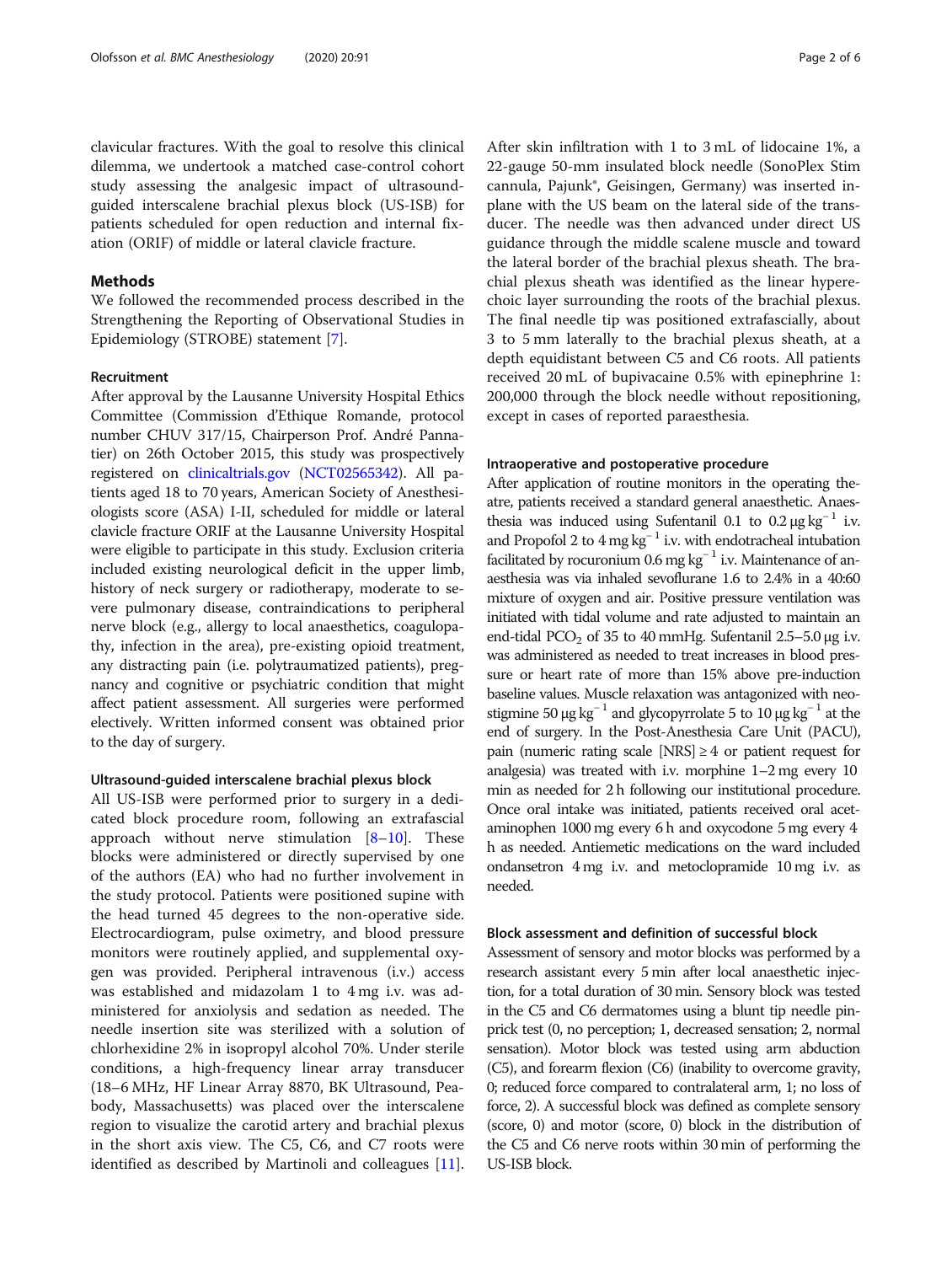#### **Outcomes**

The primary outcome was total i.v. morphine consumption at 2 postoperative hours upon departure from the PACU. Secondary outcomes were intraoperative Sufentanil administration; i.v. morphine equivalent consumption at 24 postoperative hours; pain scores at rest (NRS 0–10) at 2 and 24 postoperative hours; and rate of postoperative nausea and vomiting (PONV) within 24 postoperative hours. Opioids were converted into equianalgesic doses of i.v. morphine for analysis (i.v. morphine 10 mg = oral oxycodone 20 mg) [[3](#page-5-0), [12\]](#page-5-0).

#### Control cohort selection

All patients aged 18 to 70 years old, ASA score I-II, who had undergone middle or lateral clavicle fracture ORIF under general anaesthesia only, between September 2012 and August 2015 at the same institution as this study was conducted, were included in the historical control cohort. Exclusion criteria included pre-existing opioid tolerance, any distracting pain (i.e. polytraumatized patients), pregnancy and cognitive or psychiatric condition that might affect patient pain assessment. All surgeries were performed electively. The data was collected using the surgical calendar software in use at our institution.

#### Statistical analysis and matching procedure

Categorical variables are presented as frequencies and continuous variables are summarized as mean values with 95% confidence intervals (95% CI). In the preliminary analysis, ISB-treated and Non-ISB-treated patients were compared using the Student's t test or Mann–Whitney U test for continuous variables, and the Fisher's exact test or Pearson Chisquare test for categorical variables, as appropriate. To assess the impact of the US-ISB procedure on the outcomes, we matched each ISB-treated patient with a Non-ISB-treated patient and computed the difference in means. The matching procedure was 1-to-1 nearest-neighbour matching using the Mahalanobis metric [\[13\]](#page-5-0). Therefore, for each exposed (ISB) individual, one unexposed (Non-ISB) individual, having the smallest possible Mahalanobis distance between the two vectors of covariates, (patients' and intervention characteristics), was selected, and reversely for each non-exposed individual. Patients characteristics considered for the matching procedure were the gender, the age, the body mass index, the ASA score, the fracture location, the total dose of Propofol at induction and the duration of surgery. The standardized mean differences were computed for each variable before and after matching to assess the performance of the matching procedure (i.e. balance checking). We also used a logistic regression approach to assess whether some variables (gender, age, body mass index, ASA score, fracture location) were associated with the allocation of US-ISB. Significance was considered at  $P < 0.05$  based on a two-tailed probability. Statistical analyses were performed using the Stata 15 statistical package (Stata Corporation, College Station, Texas, U.S.A.).

#### Results

Fifty patients with an US-ISB were prospectively included and compared with 76 patients who did not receive an interscalene brachial plexus block. All US-ISBs attempted were successful. Table 1 presents patients' characteristics.

#### Primary outcome

Before matching, patients who received the US-ISB had a significantly lower i.v. morphine equivalent consumption at 2 postoperative hours (0.7 mg (CI 95% 0.1 to 1.2)) compared to control patients (8.8 mg (CI 95% 7.1 to [1](#page-3-0)0.4);  $P < 0.0001$ ; Fig. 1). After matching, the mean difference was 8.3 mg (95% CI 6.5 to 10.0), which remained significant ( $P < 0.001$ ). The logistic regression analysis results indicated that none of the patients' characteristics were associated with US-ISB group allocation, suggesting equivalent cohort selection for both the control and intervention groups (Additional file [1](#page-4-0)).

#### Secondary outcomes

Tables [2](#page-3-0) and [3](#page-4-0) shows the secondary outcomes before and after the matching procedure respectively. All secondary

|                                          | Control group<br>$(n = 76)$ | US-ISB group<br>$(n = 50)$ | p value |
|------------------------------------------|-----------------------------|----------------------------|---------|
| Gender (male / female)                   | 82% / 18%                   | 84% / 16%                  | 0.73    |
| Age (years)                              | $35(32-38)$                 | $36(32 - 41)$              | 0.66    |
| Height (cm)                              | 177 (175-179)               | 177 (174-180)              | 0.94    |
| Weight (kg)                              | 74 (71-76)                  | 75 (71 - 78)               | 0.67    |
| Body Mass Index ( $kg.m^{-2}$ )          | 23.4 (22.7-24.1)            | 23.6 (22.8-24.4)           | 0.67    |
| $ASA$ ( $1/II$ )                         | 53% / 47%                   | 50% / 50%                  | 0.77    |
| Fracture location (middle / distal)      | 78% / 22%                   | 72% / 28%                  | 0.47    |
| Total dose of Propofol at induction (mg) | 249 (231-267)               | 265 (242-287)              | 0.29    |
| Duration of surgery (minutes)            | 96 (89-104)                 | 101 (94-108)               | 0.35    |

Table 1 Patient characteristics and clinical data presented as means (95% confidence interval) or percentages as appropriate

ASA American Society of Anaesthesiologists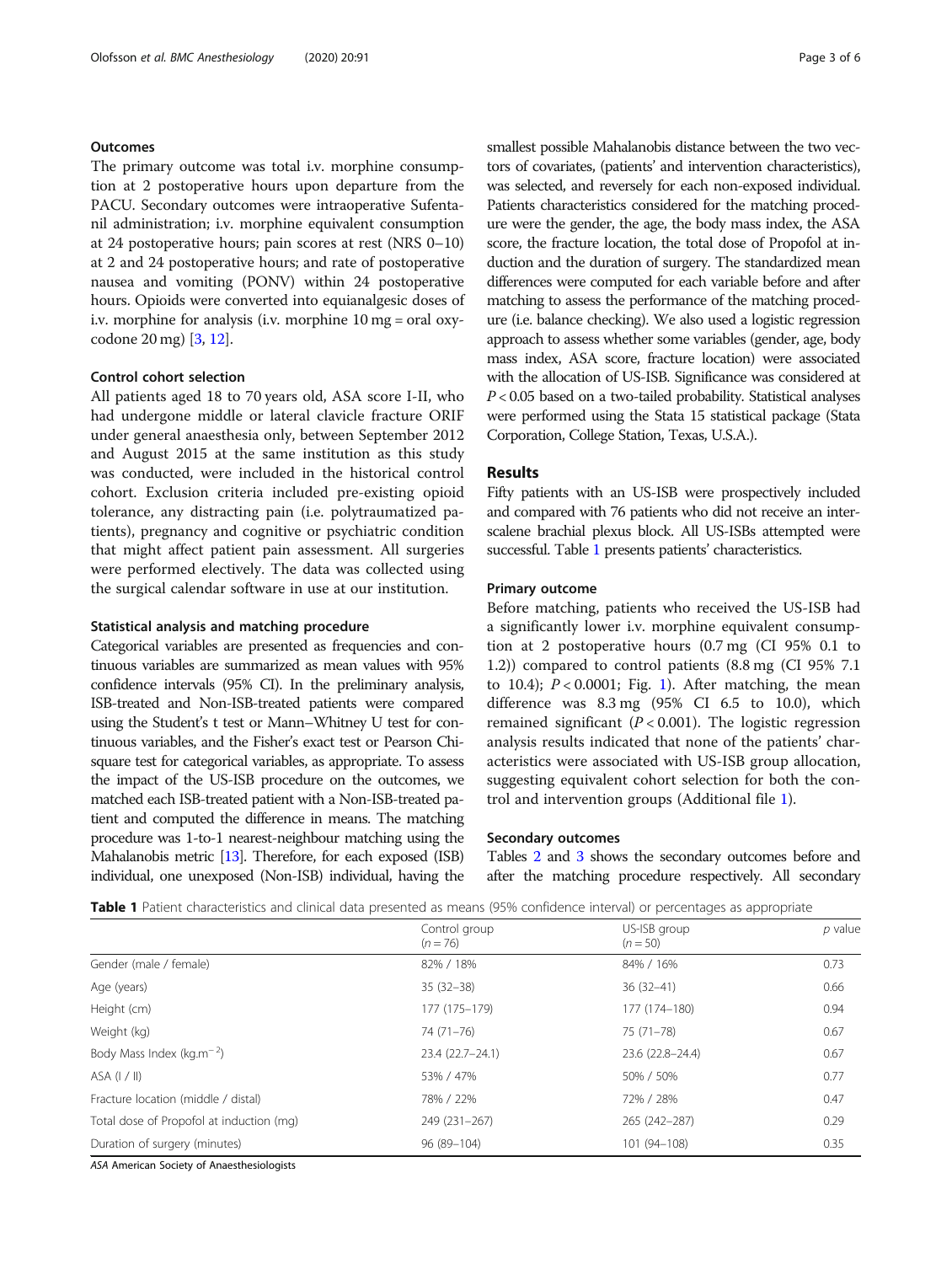<span id="page-3-0"></span>

outcomes were significantly lower in the US-ISB group, before and after the matching procedure, except resting pain scores and rate of PONV at 24 postoperative hours. Patients who received the US-ISB consumed significantly less Sufentanil intraoperatively with a mean difference of 28 μg (24- 33 μg,  $P < 0.001$ ). This also translated into lower pain scores for the US-ISB group in the PACU with a mean difference of 1.7 (0.8–2.5,  $P < 0.001$ ) and lower morphine equivalent consumption at 24 h. Although the rate of PONV at 24 h did not retain a significant difference after the matching procedure, it is noteworthy to mention that 17% of patients who did not receive the US-ISB reported an episode of PONV at 24 h compared to 4% of patients who received the US-ISB. Balance checking results are provided in the Additional file [2](#page-4-0).

#### **Discussion**

This matched case-control cohort study investigated the analgesic efficacy of US-ISB for patients undergoing middle or lateral clavicle fracture ORIF. Our analyses showed that, when compared with patients who did not receive the

regional procedure, patients with US-ISB received less intraoperative Sufentanil, consumed less opioid in i.v. morphine equivalents at 2 and 24 postoperative hours, and reported lower resting pain scores at 2 postoperative hours.

As summarized by Tran and colleagues, the clavicle may be innervated either by the supraclavicular nerve with its origin from the cervical plexus, or by the long thoracic nerve, the suprascapular nerve or even the subclavian nerve derived from the brachial plexus; a combined innervation from both plexuses is also possible [\[4](#page-5-0)]. We believe that our study brings clinically relevant evidence to this anatomic dilemma and, given the analgesic impact of US-ISB on postoperative analgesia after clavicle fracture ORIF, points towards a clavicle innervated at least in part by branches from the brachial plexus. The contribution of the cervical plexus remains unclear and further studies comparing analgesia provided with an ISB or a superficial cervical plexus block, or a detailed cadaveric study, may help to clarify remaining anatomic uncertainty.

Table 2 Secondary outcomes before matching. Data are presented as means and 95% confidence intervals

|                                                                     | Control group<br>$(n = 76)$ | US-ISB group<br>$(n = 50)$ | p value |
|---------------------------------------------------------------------|-----------------------------|----------------------------|---------|
| Perioperative Sufentanil administration (µq)                        | 45 (42-49)                  | $17(15-18)$                | < 0.001 |
| Pain scores at rest at 2 postoperative hours (NRS, 0-10)            | $2.2(1.8-2.6)$              | $0.6(0.2-1.1)$             | < 0.001 |
| I.v. morphine equivalent consumption at 24 postoperative hours (mq) | $16.7(14.6 - 18.7)$         | $6.9(5.1 - 8.8)$           | < 0.001 |
| Pain scores at rest at 24 postoperative hours (NRS, 0-10)           | $2.0(1.5-2.4)$              | $2.5(1.9-3.1)$             | 0.12    |
| Rate of PONV within 24 postoperative hours                          | 7%                          | 4%                         | 0.02    |

NRS numeric rating scale, PONV postoperative nausea and vomiting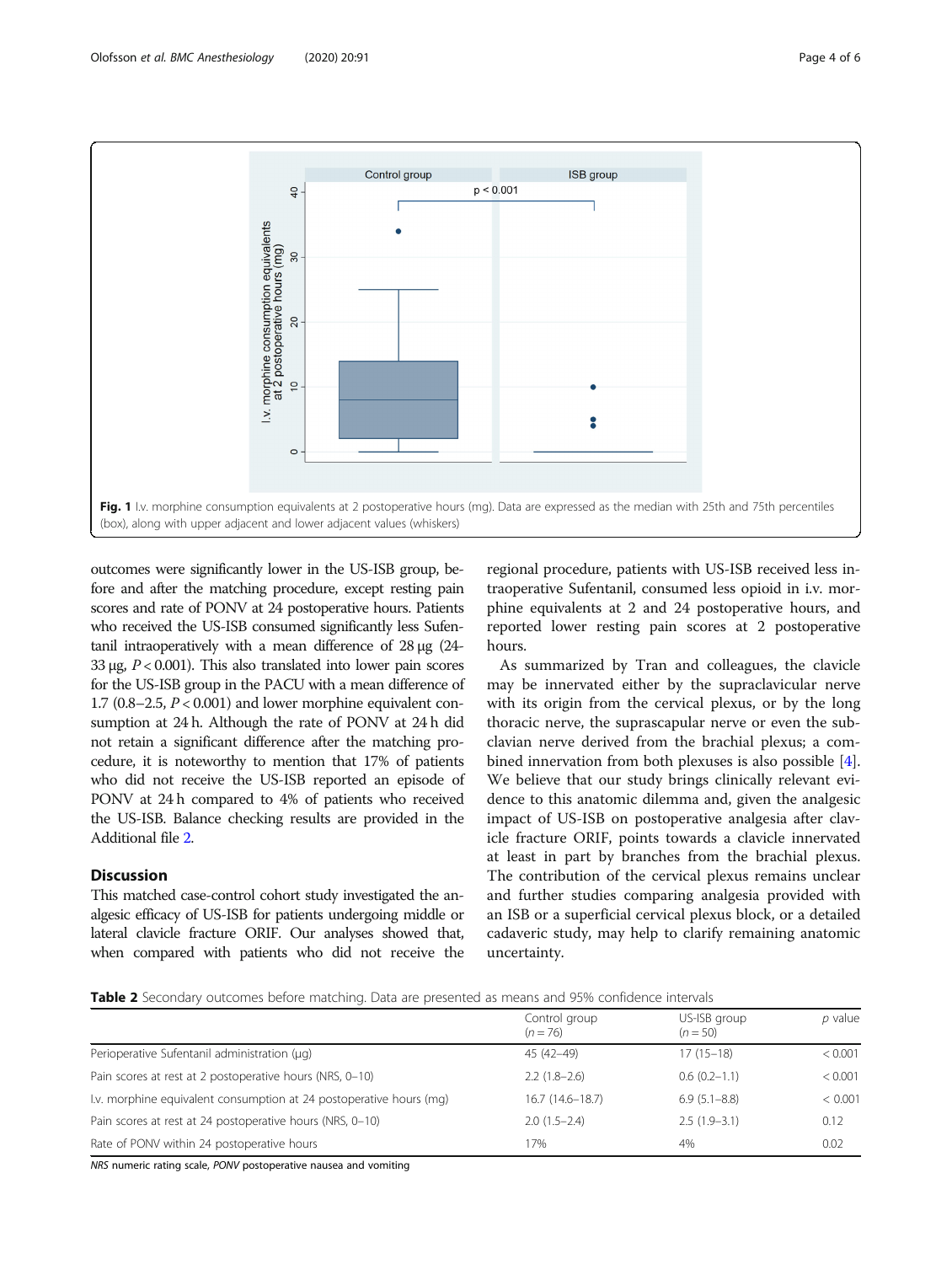<span id="page-4-0"></span>Table 3 Secondary outcomes after matching. Data are presented as means with 95% confidence intervals

|                                                                     | Difference in means   | p value             |
|---------------------------------------------------------------------|-----------------------|---------------------|
| Perioperative Sufentanil administration (µq)                        | $28(24-33)$           | < 0.001<br>< 0.0001 |
| Resting pain scores at 2 postoperative hours (NRS, 0-10)            | $1.7(0.8-2.5)$        | < 0.001             |
| I.v. morphine equivalent consumption at 24 postoperative hours (mq) | $9.9(6.7-13.0)$       | < 0.001             |
| Resting pain scores at 24 postoperative hours (NRS, 0-10)           | $-0.5$ ( $-0.4-1.3$ ) | 0.21                |
| Rate of PONV within 24 postoperative hours                          | $7\%$ ( $-3-17\%$ )   | 0.23                |

PONV postoperative nausea and vomiting

#### Limitations

Our study contains several limitations. First, this matched case-control cohort study suffers from the inherent weaknesses and potential biases of non-randomized interventions. Despite the inclusion of a detailed matching procedure, there may remain unknown confounding factors that might contribute to overestimation of the US-ISB's analgesic efficacy during surgical fixation of middle or lateral clavicle fractures. We believe the likelihood of this is minimal given that our logistic regression analysis suggested equivalent allocation of patients across the two cohorts. Second, it could be argued that local anaesthetic may have spread from the interscalene groove towards the superficial cervical plexus, thereby limiting interpretation of our results. However, the US-ISB technique we adopted with an extrafascial needle tip location minimizes or eliminates the risk of spread towards the superficial cervical block, as recently demonstrated [\[8](#page-5-0)–[10\]](#page-5-0). Finally, further exploration of the medial clavicle is needed given the middle/lateral distribution of fracture in this cohort.

#### Conclusions

In conclusion, patients who received an US-ISB benefited from better analgesia after middle or lateral clavicle fracture ORIF, when compared with patients without US-ISB, and these results should help physicians establish an adequate analgesic strategy for managing this type of surgery. Further research is needed to identify the optimal regional technique for medial third clavicle fractures and the clinically relevant contributions of the cervical and brachial plexus.

#### Supplementary information

Supplementary information accompanies this paper at [https://doi.org/10.](https://doi.org/10.1186/s12871-020-01005-x) [1186/s12871-020-01005-x.](https://doi.org/10.1186/s12871-020-01005-x)

Additional file 1: Appendix 1. Logistic regression analysis. Data are presented as log odds ratios with 95% confidence interval.

Additional file 2: Appendix 2. Balance checking: standardized difference in means.

#### Abbreviations

ASA: American society of Anesthesiologists score; ISB: Interscalene brachial plexus block; US-ISB: Ultrasound-guided interscalene brachial plexus block; ORIF: Open reduction and internal fixation; STROBE: Strengthening the Reporting of Observational Studies in Epidemiology; PACU: Post-Anesthesia Care Unit; NRS: Numeric rating scale; PONV: Postoperative nausea and vomiting; CI: Confidence intervals

#### Acknowledgements

The abstract has been presented as a poster at the annual meeting of the Swiss Society of Anaesthesiology and Resuscitation SGAR/SSAR on November 9th 2018 in Interlaken, Switzerland, and at the European Society of Regional Anaesthesia and Pain Therapy ESRA congress on September 14th 2018 in Dublin, Ireland.

#### Authors' contributions

MO: Methodology, Investigation, Datas Curation, Writing – Original Draft, Writing – Review & Editing, Visualisation. PT: Formal Analysis. KK: Conceptualization, Validation. FV: Conceptualization, Investigation, Resources. BM: Investigation, Resources, Dats Curation. EA: Conceptulization, Methodology, Validation, Resources, Investigation, Writing – Review & Editing, Project Administration, Supervision. All authors read and approved the final manuscript.

#### Funding

This work was supported by departmental funding (Department of Anaesthesia, Lausanne University Hospital, Lausanne, Switzerland); providing with the equipment and drugs necessary for the procedures as well as access to scientific journals for research in the subject.

#### Availability of data and materials

The datasets used and/or analysed during the current study are available from the corresponding author on reasonable request.

#### Ethics approval and consent to participate

This study was approved by the Lausanne University Hospital Ethics Committee (Commission d'Ethique Romande, protocol number CHUV 317/ 15, Chairperson Prof. André Pannatier) on 26th October 2015. Every participant has been informed of the risks and benefits of participating in this study and signed a consent form before being enrolled.

#### Consent for publication

Not applicable.

#### Competing interests

Eric Albrecht has received grants from the Swiss Academy for Anaesthesia Research (SACAR), Lausanne, Switzerland (50,000 CHF; no grant number attributed), from B. Braun Medical AG (56,100 CHF; no grant number attributed) and from the Swiss National Science Foundation to support his clinical research (353,408 CHF; grant number: 32003B\_169974/1). EA has also received an honorarium from B. Braun Medical AG. No interest declared by the other authors.

#### Author details

<sup>1</sup>Department of Anaesthesia, Lausanne University Hospital, Rue du Bugnon 46, BH 05.311, 1011 Lausanne, Switzerland. <sup>2</sup>Institute of Social and Preventive Medicine (IUMSP), Lausanne University Hospital, Lausanne, Switzerland. <sup>3</sup> Department of Anaesthesia, Toronto Western Hospital, University of Toronto Toronto, Canada. <sup>4</sup>Department of Orthopaedic, Lausanne University Hospital Lausanne, Switzerland.